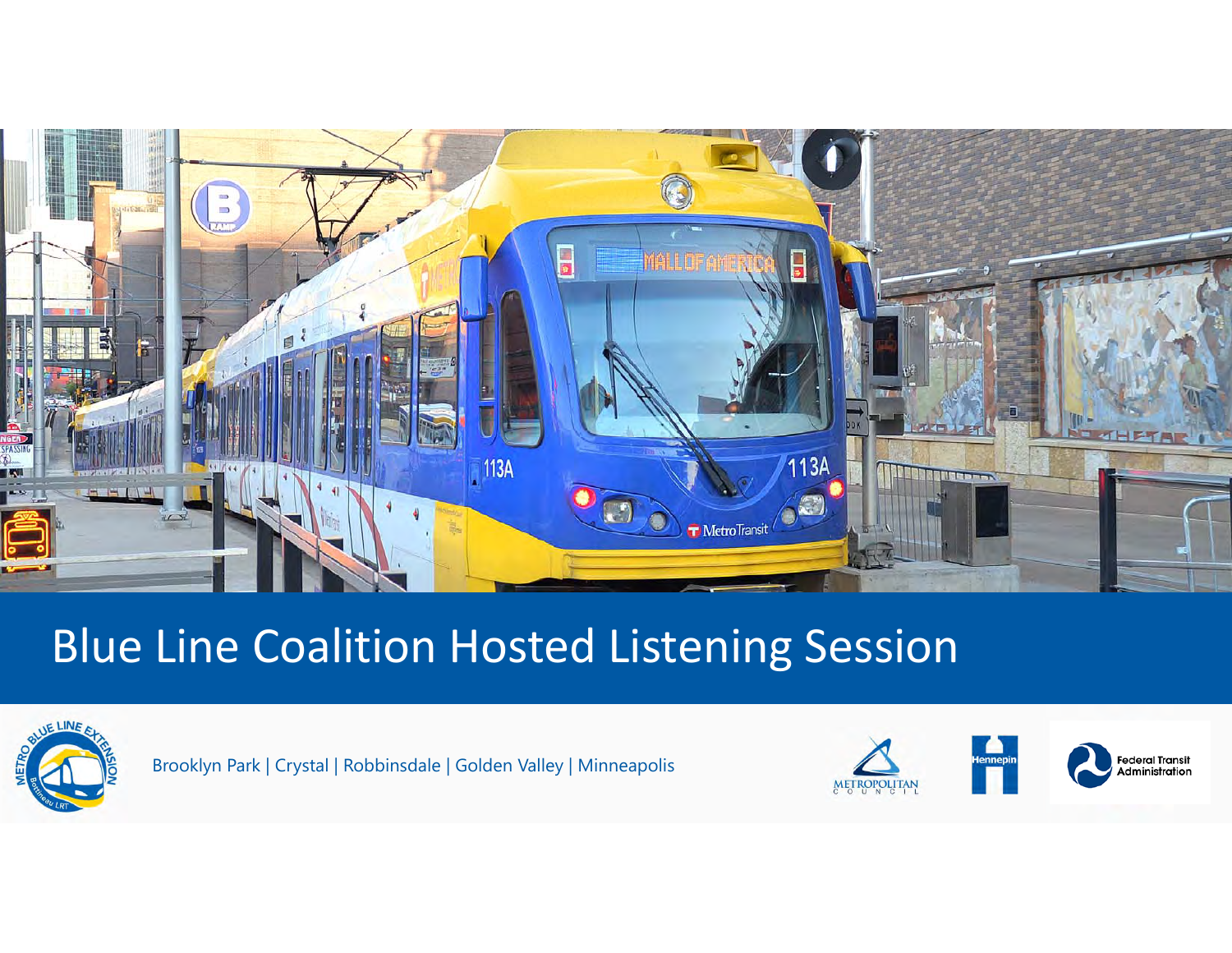# Today's Topics

- Project Transition
- Decision Framework
- •2021 Overview



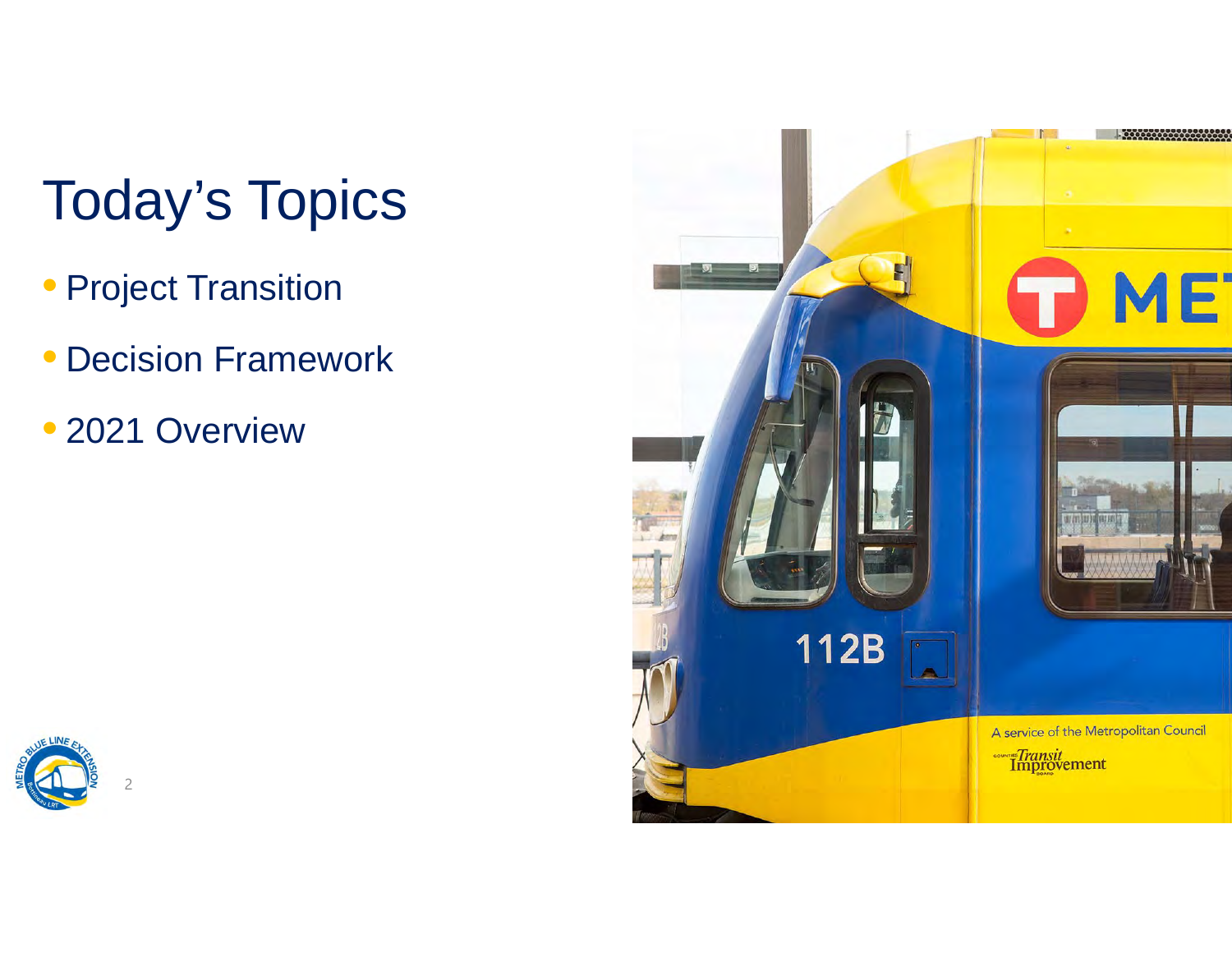# Project **Transition**

• August 2020: After a multi-year effort to negotiate with BNSF that included many levels of government and offers including buying the corridor, it was time to move the project forward



SAT W. Jackson Blvd. Ste. 1529. on. IL 60661 1500 Lou Menk Drive Vorth, TX 76131-2828

#### August 16, 2016

VIA OVERNIGHT DELIVERY AND EMAIL

Kathryn O'Brien Assistant Director, Environmental and Agreements Metro Transit -- Blue Line Extension Project Office

5512 West Broadway Avenue, Suite 200 Crystal, MN 55428 BlueLineExt@metrotransit.org

> METRO Blue Line Extension Final Environmental Imp. **RE**

Dear Ms. O'Brien:

On behalf of **BNSF** Railway Company (BNSF), I write in respon<br>Statement (Final EIS) for the METRO Blue Line Light Rail Extension pr Transit Administration and the Metropolitan Council (Met Council) date

At the outset, I would like to note that BNSF continues to review significant portion of BNSF's Monticello Subdivision to construct and op expressed in numerous settings with representatives of Met Council an have overriding concerns because of the impact of these proposals on mobility of our freight movements, the existing Metro Transit system util fluidity of our interstate network, do not appear to have been addressed

As we have expressed in our prior discussions and meetings v<br>March, 2015, and then in face-to-face meetings at the Dailas-Fort Wor potential impact on our freight operations and statements by Minnesoti<br>our freight movement, the current proposed use of BNSF right of way p these statements, BNSF is concerned that this project will put at risk the freight operations both in the Minneapolis terminal area in general and light of previous governmental activity and public statements regarding<br>effective solution has been proposed or developed by the public sector action, for which we do not have a solution; but will continue to listen for binding and enforceable arrangement to protect our freight capacity.

In addition to concerns we have communicated regarding the o areas, below is a summary of specific concerns BNSF has with the Fini

REGARDING SHARED USE OF EXISTING BNSF RIGHT OF WAY

The Final EIS contemplates that 7.8 miles of the Project, or six length, will require a shared use of BNSF's existing railroad right of way



**ENSP Railway Company** Vice President & Se. General Cewarel

547 W. Jackson Blvd., Justel 500<br>Change, Dimon 10664<br>Pluase 312-850-5679<br>Plus 312-850-5679

**2501 Lou Menk Diges** int Worth, T.C. 70131-2829

January 9, 2018

**REMARKS WINDOW** 

Daniel E Soler Project Dir -Blue Line Extension Project METRO Blue line LRT Extension 5514 West Broadway, Suite 200 Crystall, MN 55428

Mr. Solen

This is in response to your letter of December 22 concerning the Blue Line Extension (BLRT) light rail project.

BNSF is not prepared to proceed with any discussion of passenger rail in this corridor at this time. As we explained in discussions some time ago, we do not believe the Blue Line light rail project would be consistent with our passenger principles or protect the long-term viability of freight service along the Monticello Subdivision.

Very truly yours.

Richard E. Weiker

Richard E Weicher

**REW/tmo** 

cc: Alene Tchourumoff, Chair, Metropolitan Council Travis Talvitie, Legislative Director for Senator Amy Klobuchar Mark Fuhrman, Program Director New Starts, Metropolitan Council



3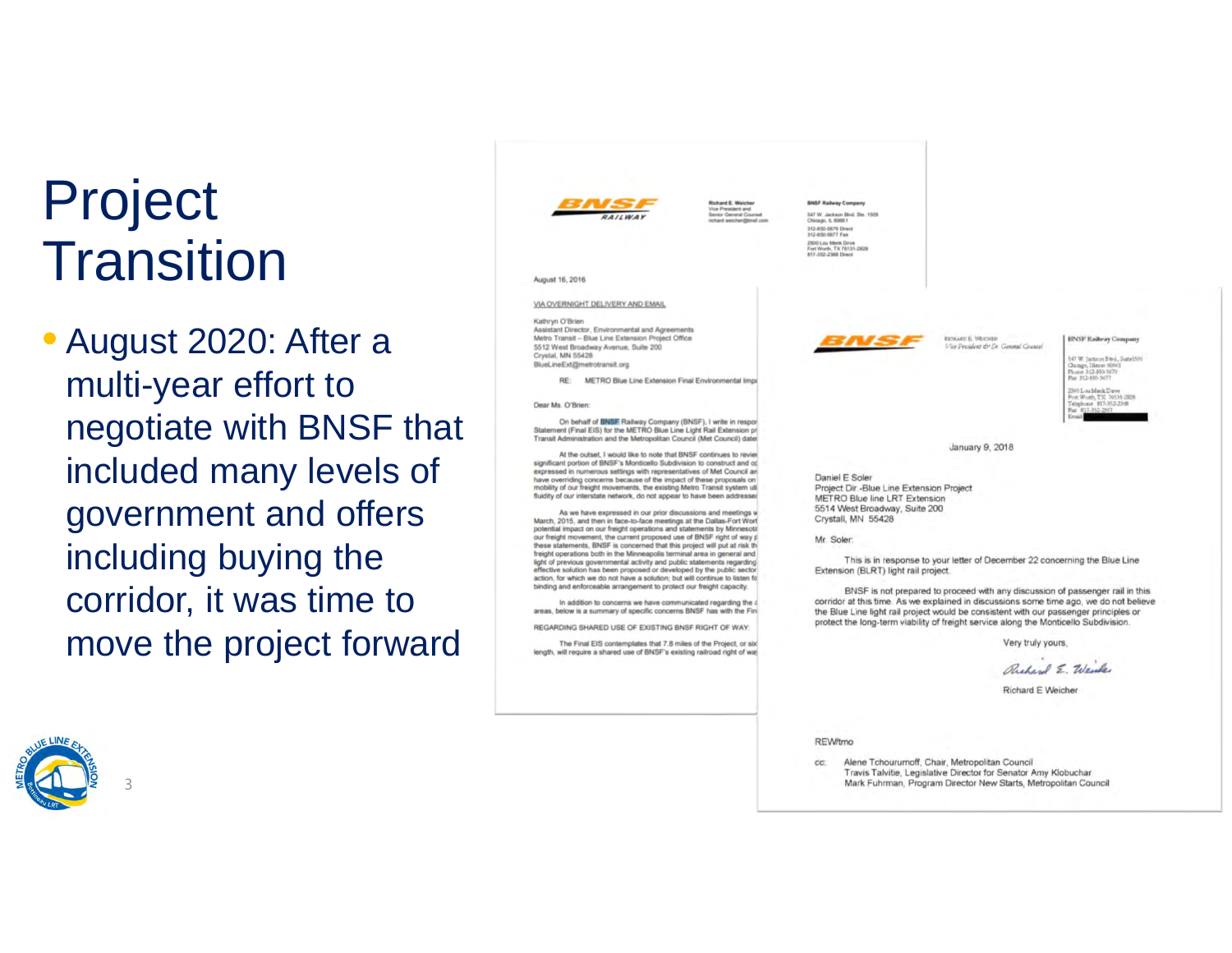# Project Transition

- We remain deeply committed to working closely with community and city partners to determine the best course forward for the METRO Blue Line Extension project
- Advancing this project will require continued strong partnerships and sincere collaboration



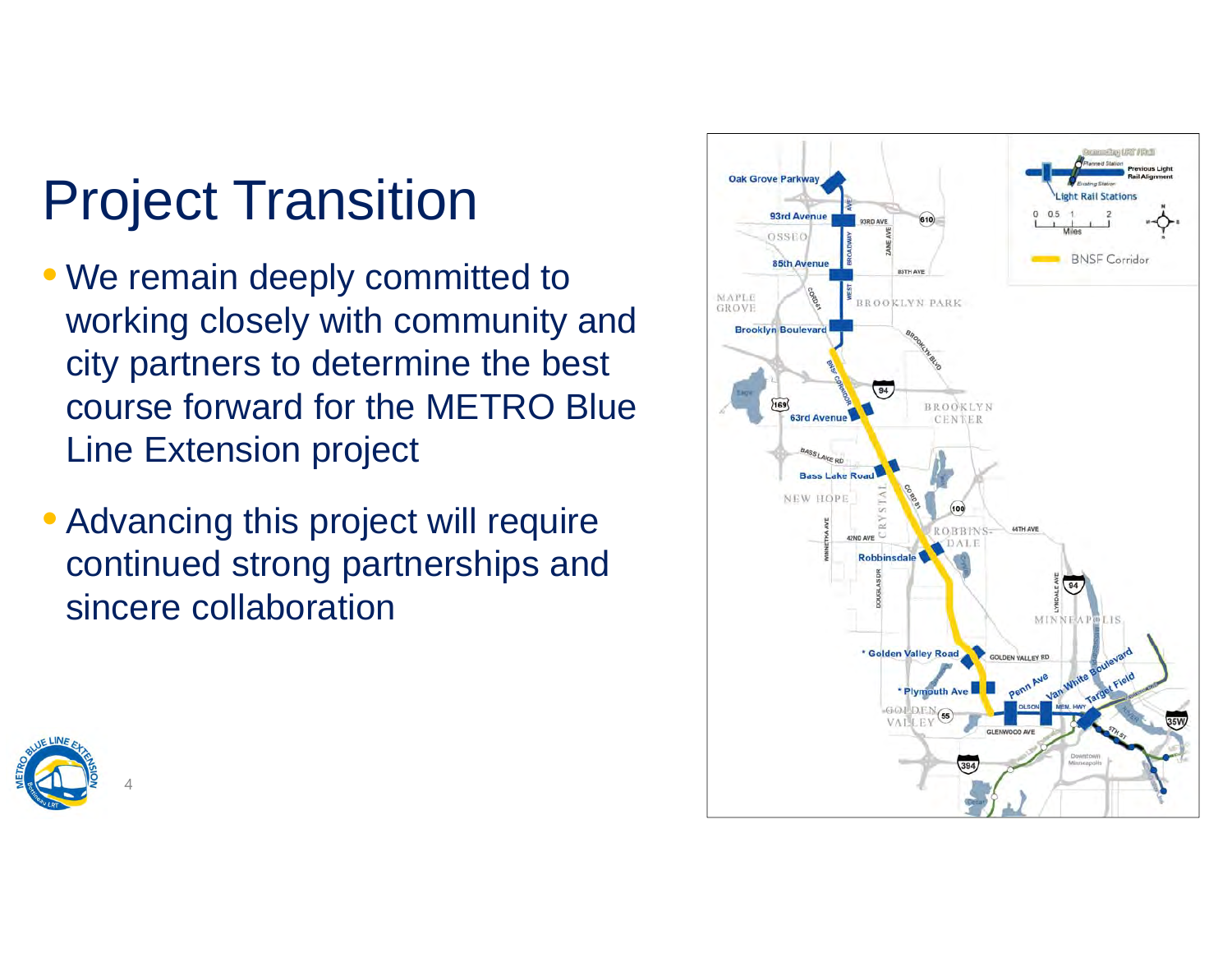# BLRT Issue Resolution & Advisory Process





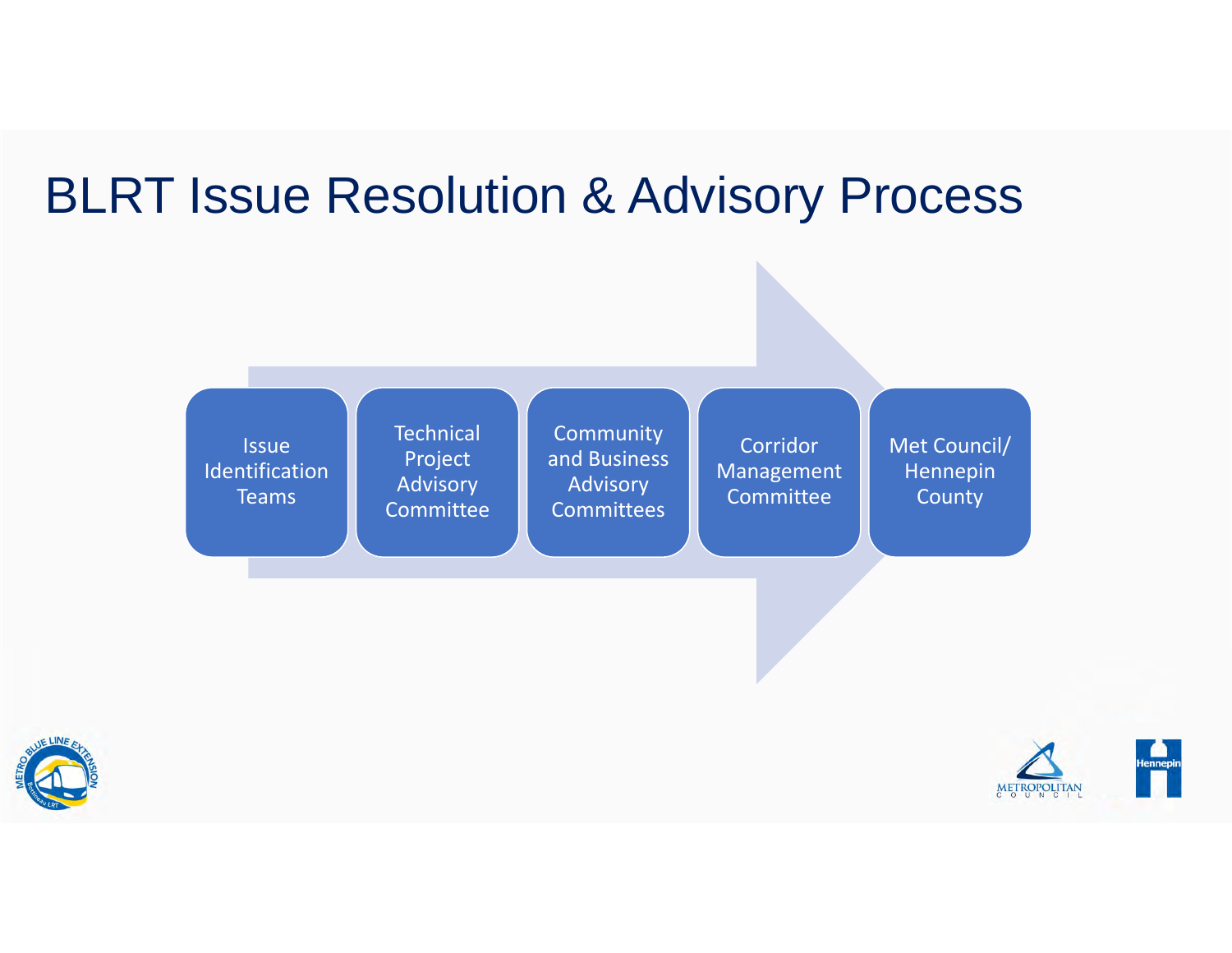# Blue Line Extension Project Staff

Met Council & Hennepin County staff working together to bring multiple elements of the project forward

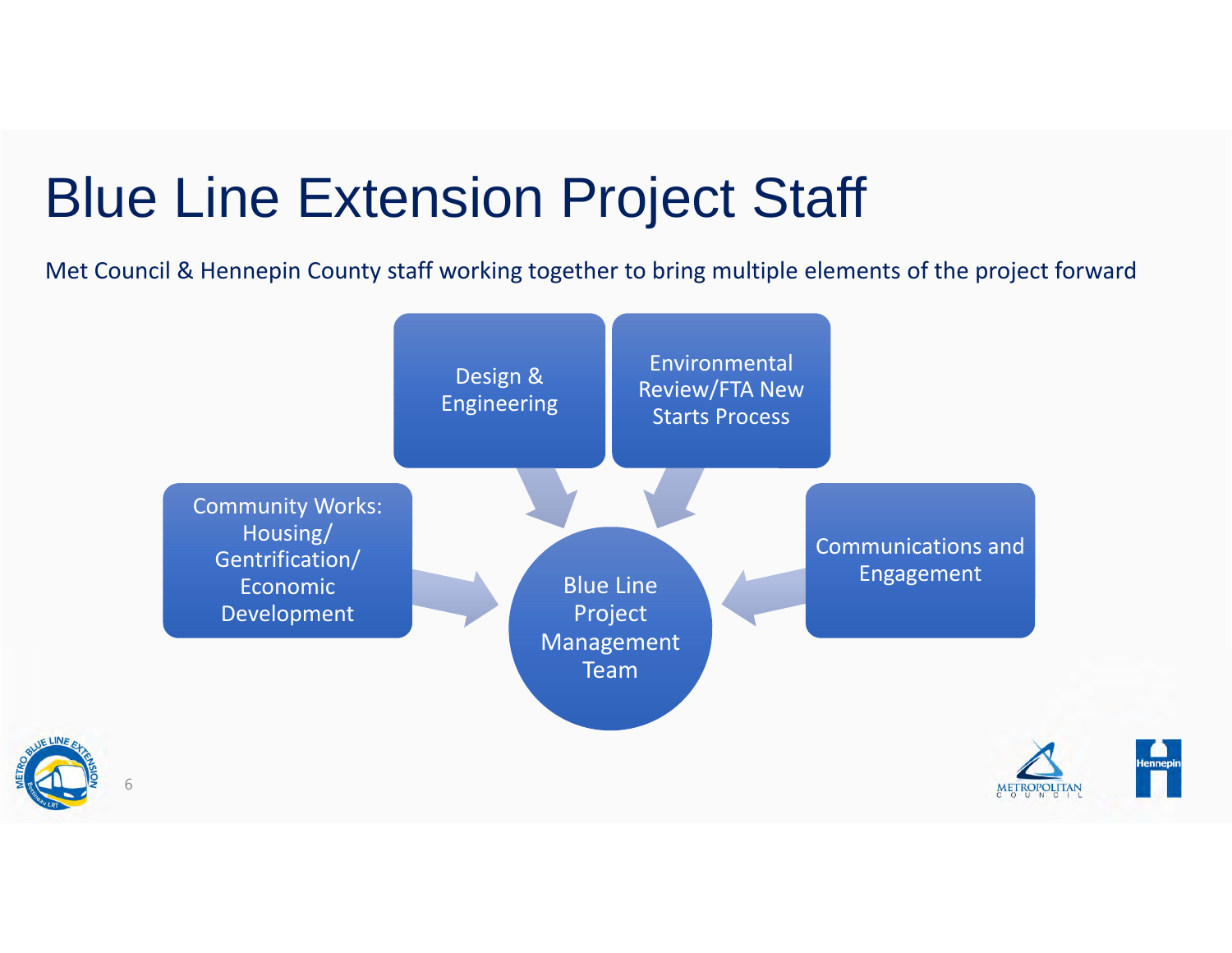## 2021 Engagement & Communications **Milestones**





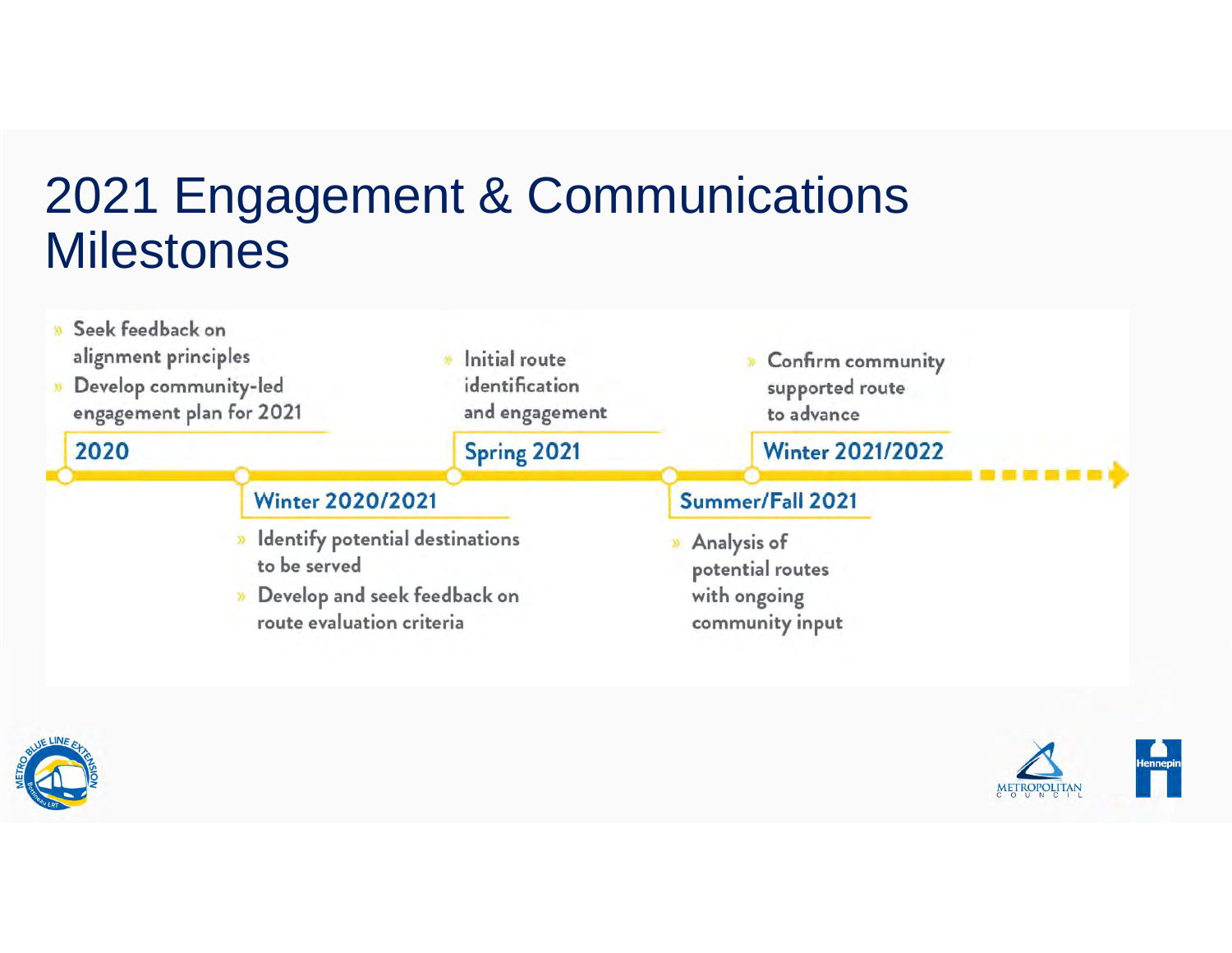# Community Specific Engagement Goals

- Identify the framework and types of questions for each community
- Clearly communicate the technical analysis specific to each community
- Keep every community informed throughout the process